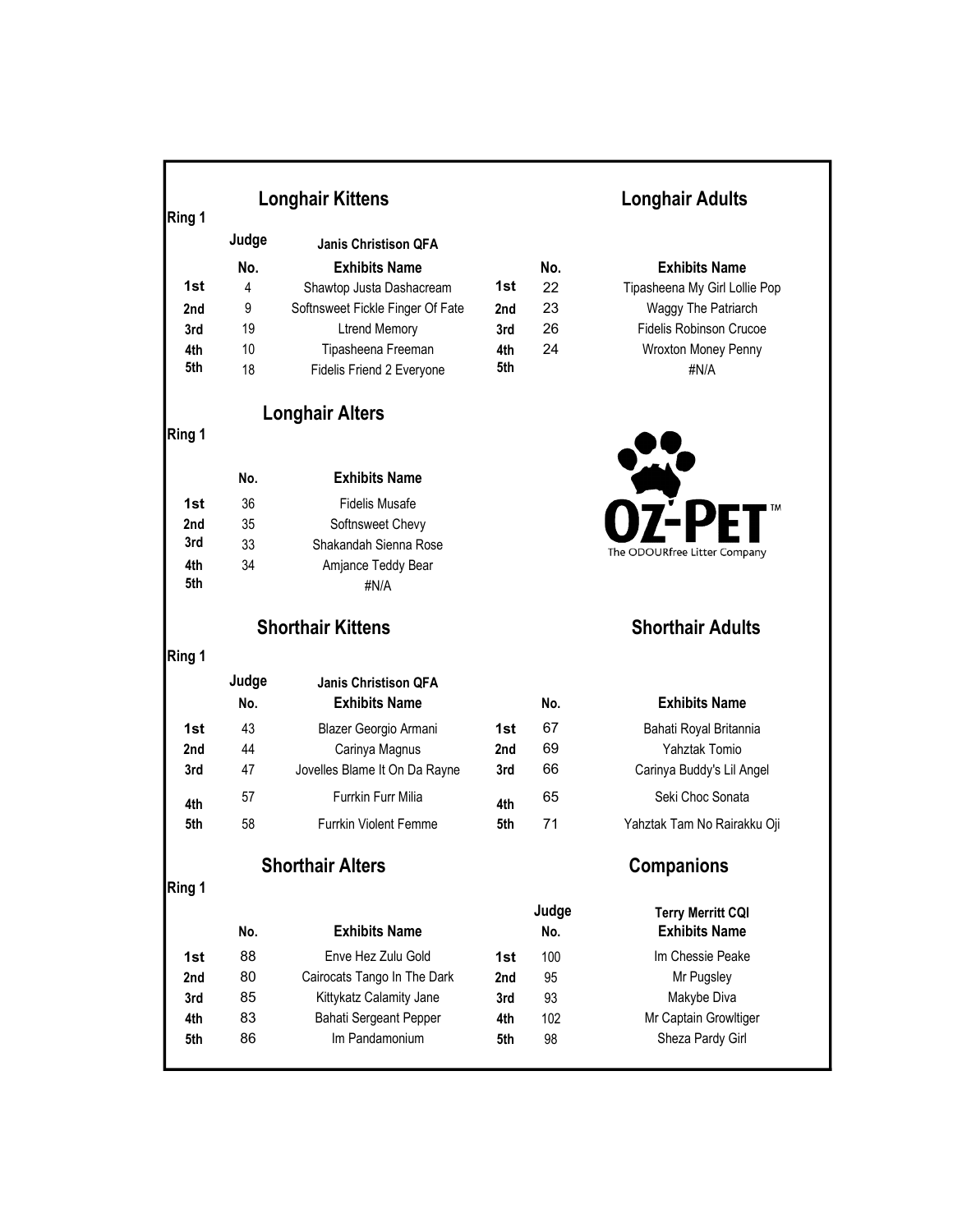| Ring 2     |                                    | <b>Longhair Kittens</b>                 |     |              | <b>Longhair Adults</b>                            |  |  |
|------------|------------------------------------|-----------------------------------------|-----|--------------|---------------------------------------------------|--|--|
|            | Judge<br><b>Nick Tricarico QFA</b> |                                         |     |              |                                                   |  |  |
|            | No.                                | <b>Exhibits Name</b>                    |     | No.          | <b>Exhibits Name</b>                              |  |  |
| 1st        | 19                                 | <b>Ltrend Memory</b>                    | 1st | 26           | <b>Fidelis Robinson Crucoe</b>                    |  |  |
| 2nd        | 10                                 | Tipasheena Freeman                      | 2nd | 23           | Waggy The Patriarch                               |  |  |
| 3rd        | 4                                  | Shawtop Justa Dashacream                | 3rd | 24           | Wroxton Money Penny                               |  |  |
| 4th        | 15                                 | Rapscallion Mikey                       | 4th | 22           | Tipasheena My Girl Lollie Pop                     |  |  |
| 5th        | 17                                 | Ltrend Music Of The Night               | 5th |              | #N/A                                              |  |  |
| Ring 2     |                                    | <b>Longhair Alters</b>                  |     |              |                                                   |  |  |
|            |                                    |                                         |     |              |                                                   |  |  |
|            | No.                                | <b>Exhibits Name</b>                    |     |              |                                                   |  |  |
| 1st        | 36                                 | <b>Fidelis Musafe</b>                   |     |              |                                                   |  |  |
| 2nd        | 35                                 | Softnsweet Chevy                        |     |              |                                                   |  |  |
| 3rd        | 33                                 | Shakandah Sienna Rose                   |     |              |                                                   |  |  |
| 4th<br>5th | 34                                 | Amjance Teddy Bear<br>#N/A              |     |              |                                                   |  |  |
|            | <b>Shorthair Kittens</b>           |                                         |     |              | <b>Shorthair Adults</b>                           |  |  |
| Ring 2     |                                    |                                         |     |              |                                                   |  |  |
|            | Judge                              | <b>Nick Tricarico QFA</b>               |     |              |                                                   |  |  |
|            | No.                                | <b>Exhibits Name</b>                    |     | No.          | <b>Exhibits Name</b>                              |  |  |
| 1st        | 43                                 | Blazer Georgio Armani                   | 1st | 71           | Yahztak Tam No Rairakku Oji                       |  |  |
| 2nd        | 63                                 | Babushkablue Mr Paris                   | 2nd | 69           | Yahztak Tomio                                     |  |  |
| 3rd        | 44                                 | Carinya Magnus                          | 3rd | 65           | Seki Choc Sonata                                  |  |  |
| 4th        | 64                                 | Okelani Nyootakeejessee Of<br>Catamount | 4th | 68           | Lushei Shakuru Bleu                               |  |  |
| 5th        | 41                                 | Seki Phaedra                            | 5th | 72           | Kyapark A Gypsy Swig                              |  |  |
|            |                                    | <b>Shorthair Alters</b>                 |     |              | <b>Companions</b>                                 |  |  |
| Ring 2     |                                    |                                         |     |              |                                                   |  |  |
|            | No.                                | <b>Exhibits Name</b>                    |     | Judge<br>No. | <b>Nick Tricarico QFA</b><br><b>Exhibits Name</b> |  |  |
| 1st        | 80                                 | Cairocats Tango In The Dark             | 1st | 92           | My Abominable Snowman                             |  |  |
| 2nd        | 86                                 | Im Pandamonium                          | 2nd | 98           | Sheza Pardy Girl                                  |  |  |
| 3rd        | 88                                 | Enve Hez Zulu Gold                      | 3rd | 102          | Mr Captain Growltiger                             |  |  |
| 4th        | 85                                 | Kittykatz Calamity Jane                 | 4th | 93           | Makybe Diva                                       |  |  |
| 5th        | 87                                 | Skiboots Boomerang                      | 5th | 101          | Ms Thumbalina                                     |  |  |
|            |                                    |                                         |     |              |                                                   |  |  |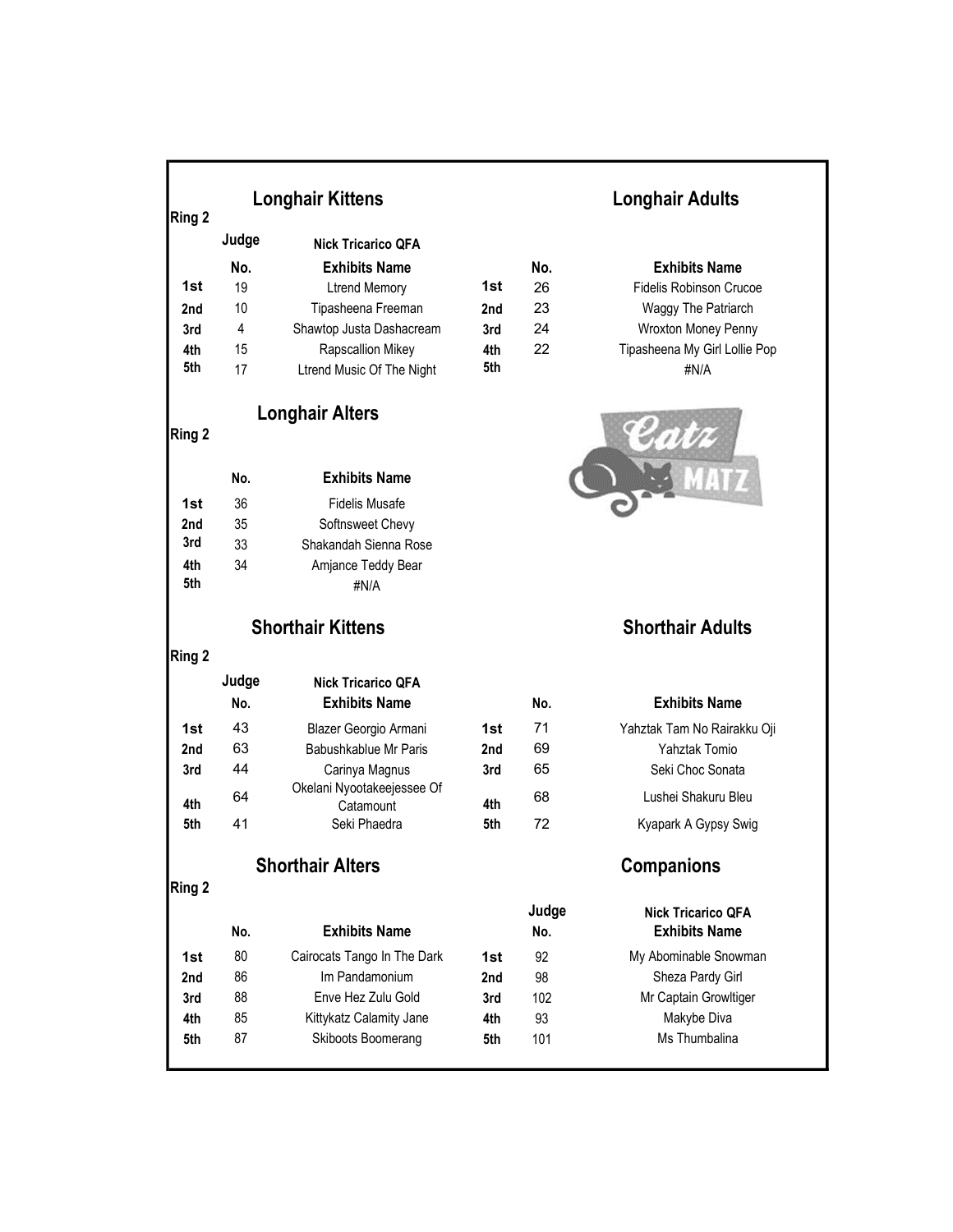|        |                          | <b>Longhair Kittens</b>                            |     |       | <b>Longhair Adults</b>         |
|--------|--------------------------|----------------------------------------------------|-----|-------|--------------------------------|
| Ring 3 | Judge                    |                                                    |     |       |                                |
|        | No.                      | <b>Terry Merritt [CQI]</b><br><b>Exhibits Name</b> |     | No.   | <b>Exhibits Name</b>           |
| 1st    | 4                        | Shawtop Justa Dashacream                           | 1st | 26    | <b>Fidelis Robinson Crucoe</b> |
| 2nd    | 15                       | Rapscallion Mikey                                  | 2nd | 23    | Waggy The Patriarch            |
| 3rd    | 10                       | Tipasheena Freeman                                 | 3rd | 22    | Tipasheena My Girl Lollie Pop  |
| 4th    | $\overline{7}$           | Sunsoar Hercules                                   | 4th | 24    | Wroxton Money Penny            |
| 5th    | 19                       | <b>Ltrend Memory</b>                               | 5th |       | #N/A                           |
|        |                          | <b>Longhair Alters</b>                             |     |       |                                |
| Ring 3 |                          |                                                    |     |       |                                |
|        | No.                      | <b>Exhibits Name</b>                               |     |       | PURINA                         |
| 1st    | 36                       | <b>Fidelis Musafe</b>                              |     |       |                                |
| 2nd    | 35                       | Softnsweet Chevy                                   |     |       | NUTRITION THAT PERFORMS*       |
| 3rd    | 33                       | Shakandah Sienna Rose                              |     |       |                                |
| 4th    | 34                       | Amjance Teddy Bear                                 |     |       |                                |
| 5th    |                          | #N/A                                               |     |       |                                |
|        | <b>Shorthair Kittens</b> |                                                    |     |       | <b>Shorthair Adults</b>        |
| Ring 3 |                          |                                                    |     |       |                                |
|        | Judge                    | Barbara La-Rocca QFA                               |     |       |                                |
|        | No.                      | <b>Exhibits Name</b>                               |     | No.   | <b>Exhibits Name</b>           |
| 1st    | 41                       | Seki Phaedra                                       | 1st | 65    | Seki Choc Sonata               |
| 2nd    | 47                       | Jovelles Blame It On Da Rayne                      | 2nd | 67A   | Bahati Black Caviar            |
| 3rd    | 63                       | Babushkablue Mr Paris                              | 3rd | 69    | Yahztak Tomio                  |
| 4th    | 43                       | Blazer Georgio Armani                              | 4th | 67    | Bahati Royal Britannia         |
| 5th    | 57                       | Furrkin Furr Milia                                 | 5th | 68    | Lushei Shakuru Bleu            |
|        |                          |                                                    |     |       | <b>Companions</b>              |
| Ring 3 |                          |                                                    |     | Judge | Barbara La-Rocca QFA           |
|        | No.                      | <b>Exhibits Name</b>                               |     | No.   | <b>Exhibits Name</b>           |
| 1st    | 80                       | Cairocats Tango In The Dark                        | 1st | 101   | Ms Thumbalina                  |
| 2nd    | 85                       | Kittykatz Calamity Jane                            | 2nd | 95    | Mr Pugsley                     |
| 3rd    | 88                       | Enve Hez Zulu Gold                                 | 3rd | 93    | Makybe Diva                    |
| 4th    | 83                       | Bahati Sergeant Pepper                             | 4th | 96    | Mr Frosty                      |
| 5th    | 87                       | Skiboots Boomerang                                 | 5th | 103   | Sassy                          |
|        |                          |                                                    |     |       |                                |